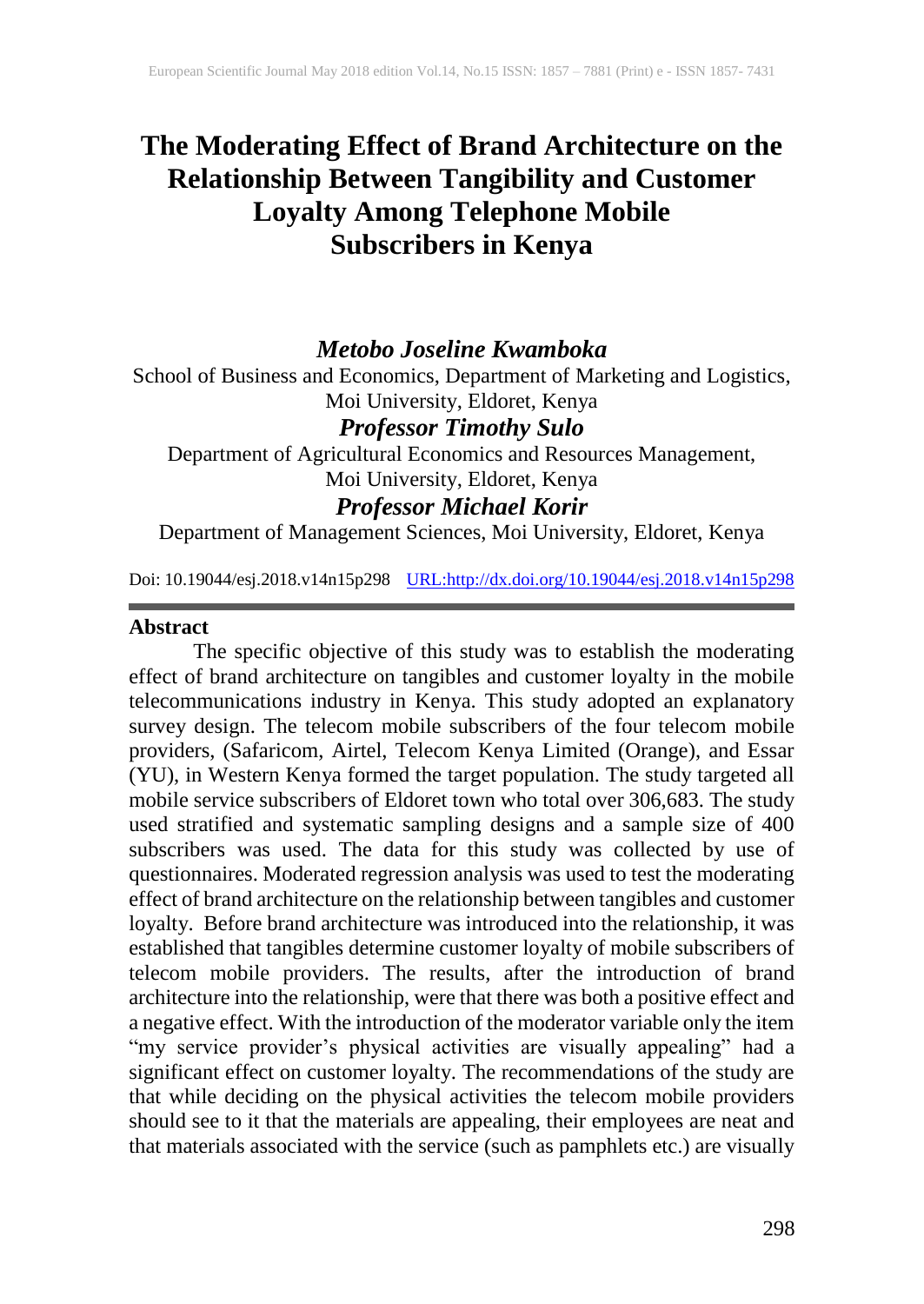appealing. All those have a bearing on customer loyalty. Telecom mobile providers should mind the structure of their products because it has a bearing on the already built customer loyalty. This study will be significant to service providers and policy makers.

# **Keywords**: Brand Architecture, Tangibility, Customer Loyalty, Moderating

# **Introduction**

Mobile telecommunication industry is one that is of very big interest now. The world lately has found itself becoming a world village because of the mobile telecommunication network. Many businesses can now go international because of telecommunication. That is why it is important to study its development.

# **Tangibles of a Service Provider**

Mobile telecommunication refers to the exchange of information, ideas and thoughts through the medium of a mobile phone, telephone or wireless network (Gause, 2007). According to the World International Property Organization (WIPO, 2009), a mobile communication system/network refers generally to any telecommunication system which enables wireless communication when users are moving within the service area of the system.

Mobile telecommunications play a major role in today's information technology-driven world of business. Nigel and Jim (2010) observe that the main roles of mobile telecommunication are: enabling mobile commerce and promoting dissemination of useful information to entrepreneurs; a source of employment to many people whose jobs are created and/or facilitated directly or indirectly by the existence of mobile telecommunication; a significant source of income to governments through tax; and, one which enhances the convenience of instantaneous communication.

Since the introduction of cell phones the number of people using cell phones has soared; there are millions of mobile phone users in Kenya. A few years ago, there were not even one million mobile phone subscribers, all because during those early days the price of having one was sky-high. It was in the late 1990s that cell phones paved their way into the Kenyan market and since then, the market has expanded endlessly. Currently, Kenya is home to several cell phone network providers; Safaricom, Airtel, Telecom Kenya Limited (Orange), and Essar (YU). There has been intensified competition among these telecom mobile providers. It is no surprise that these companies are constantly introducing new services to maintain their subscriber's loyalty as well as to attract more.

Tangibles are a primary driver of customer loyalty and subsequent retention, especially in a competitive industry such as the telecommunication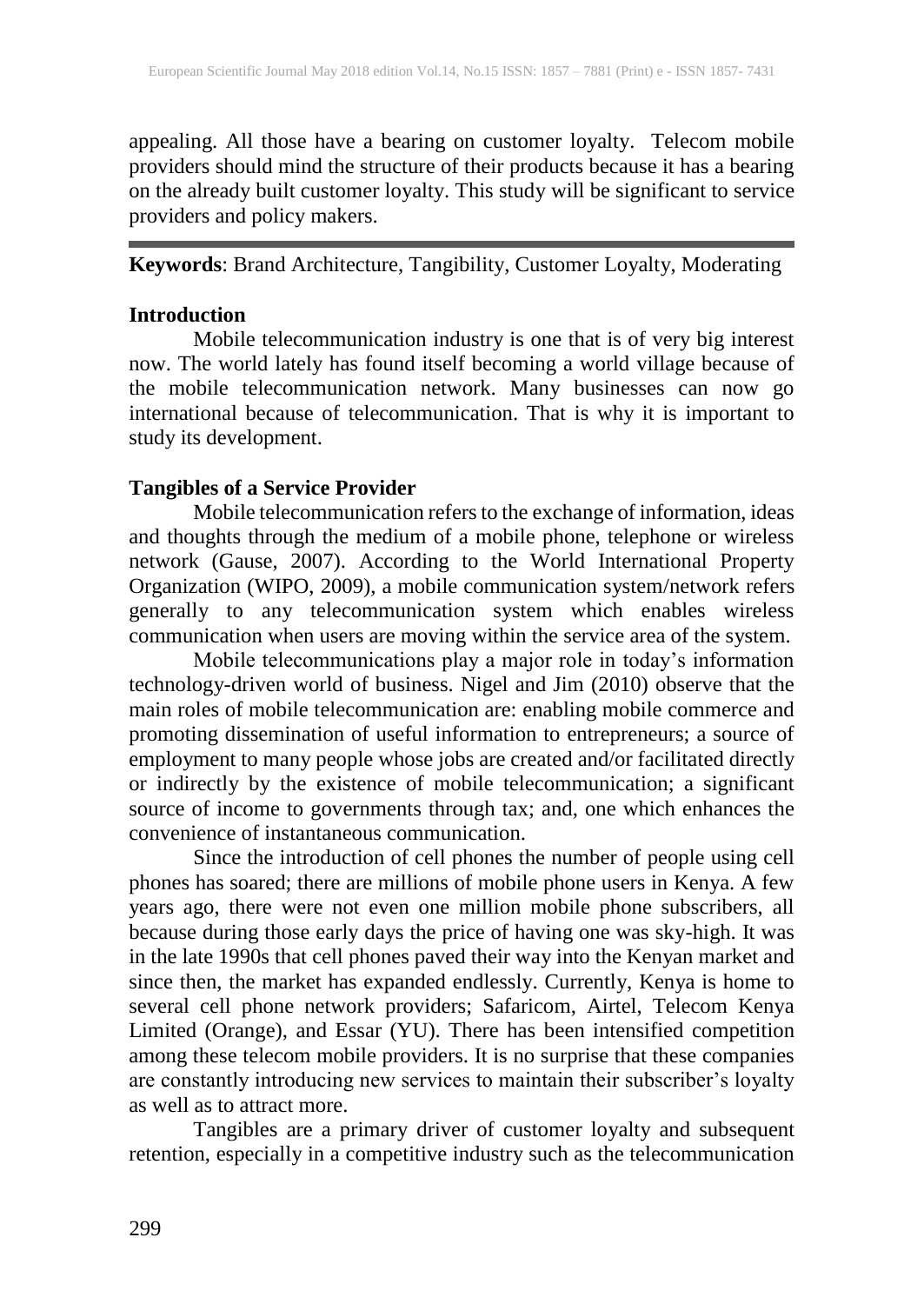industry. Organizations, both private and public, in today's dynamic marketplace and market space are increasingly leaving antiquated marketing philosophies and strategies to the adoption of more customer-driven initiatives that seek to understand, attract, retain and build intimate long term relationship with profitable customers (Kotler, 2009). According to Brink and Berndt, (2005) this dimension refers to the facilities, equipment and material which must reflect positively on the organization. It relates to infrastructures, uniforms or facilities of the company. These are the physical surroundings when customers encounter with services. The dimension also includes the appearance of the employees. Mobile customers expect that the outlets' interior décor and design would be appealing (Zeithaml and Bitner, 2000). The customers want that information material provided is well composed, and attractive. The frontline personnel providing services at the outlets should be neat, clean and well dressed and give pleasing look (Chi et al., 2008). Barnhoom (2006) stressed that communication facilities and other equipment at these outlets are modern and up-to-date, and easy availability and cards and recharge services are provided.

Brand architecture is the organization and structure of the brand portfolio that specifies brand roles and the nature of brand relationships between brands and between different product-market contexts (Aaker and Joachimsthaler, 2000). A critical issue for the continued success of organizations is its capability to retain its current customers and make them loyal to its brands (Dekimpe et al., 1997). Loyal customers build businesses by buying more, paying premium prices, and providing new referrals through positive word of mouth over time (Ganesh, Arnold and Reynolds, 2010). Loyalty research in services is an important area to study (Gremler, 1995).

### **Statement of the problem**

Tangible factors of a service should be given great attention because such factors have their influence on customer loyalty and can bring more profits to the organization (Alsaqre, 2011). The telecommunication market is growing in Kenya and so there is competition among the mobile telecom service providers in Kenya, (Safaricom, Airtel, Telecom Kenya Limited (Orange), and Essar (YU), to tab the market. Customers can move freely among the telecom service providers. The customers also are expected to have a good perception of the tangibles given by a provider (Alsaqre, 2011). Abdullah, Razak, Marzuki et al. (2013) measured five satisfaction assessments such as comfort, safety, cleanliness, sufficiency and functionality.

Mobile service providers in Kenya are looking for ways to enhance customer loyalty which will help them to gain competitive advantage. In a bid to do so they face many challenges like keeping the customers loyal while at the same time they capture the vast market. They have and are introducing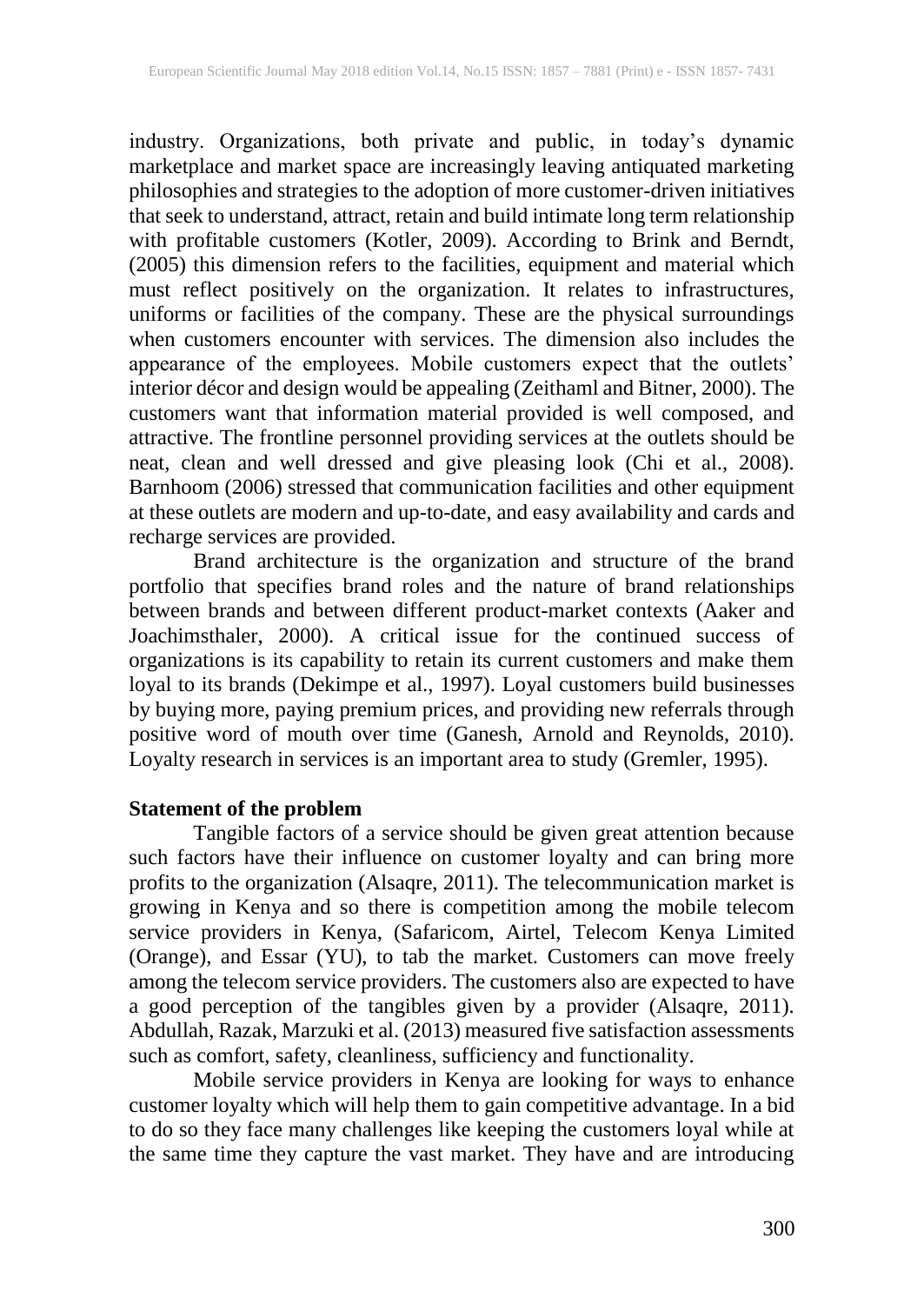various services to the market in a bid to attract and retain customers and these are of concern because the providers need to make their customers perceive these services as a package and use the entire package. These services need to be structured in a manner that customers understand. The structure of these services (brand architecture) in such a way as to enhance customer loyalty which leads to competitive advantage is a major challenge to the mobile service providers. Customers may prefer to use one service but not another by the same provider. This may be partly because of their perception of the individual service and not the entire package. With this kind of situation, there is need to explore how telecom mobile providers' brand architecture affects the relationship between service tangibility and loyalty.

#### **Significance of the study**

The findings of this study will be of significance to various stakeholders. The findings will be significant to business and marketing practitioners, policy makers and stakeholders in the telecommunication industry. To the management of Kenya's mobile telecommunication networks, the findings will provide a more reliable /scientific measure and perspective for describing and evaluating the level of their customer satisfaction with the services they deliver to them. The findings will serve as an invaluable source of information that will bring to the lime light the switching intentions of their respective customers.

This will provide empirical support to strategic decisions by different managements in the telecommunication industry in the designing of workable service delivery improvement strategies. The findings of this study will provide invaluable insights as well as a more reliable guide to monitoring operations of different service providers in the country. To stakeholders such as investors, shareholders, pressure groups and consumer associations, the findings will provide information that will allow them to provide useful suggestions to the improvement in service delivery of the various mobile service providers in Kenya. The findings will add to the pool of knowledge on customer satisfaction and customer retention and hence form a basis for further studies.

In addition, the study avails valuable information to researchers interested to do more research on this topic as the document will be made available in the library for perusal and use by other researchers. The information from the research study may also benefit the general public in understanding the main issues relating to brand architecture, customer perception of service quality and customer loyalty.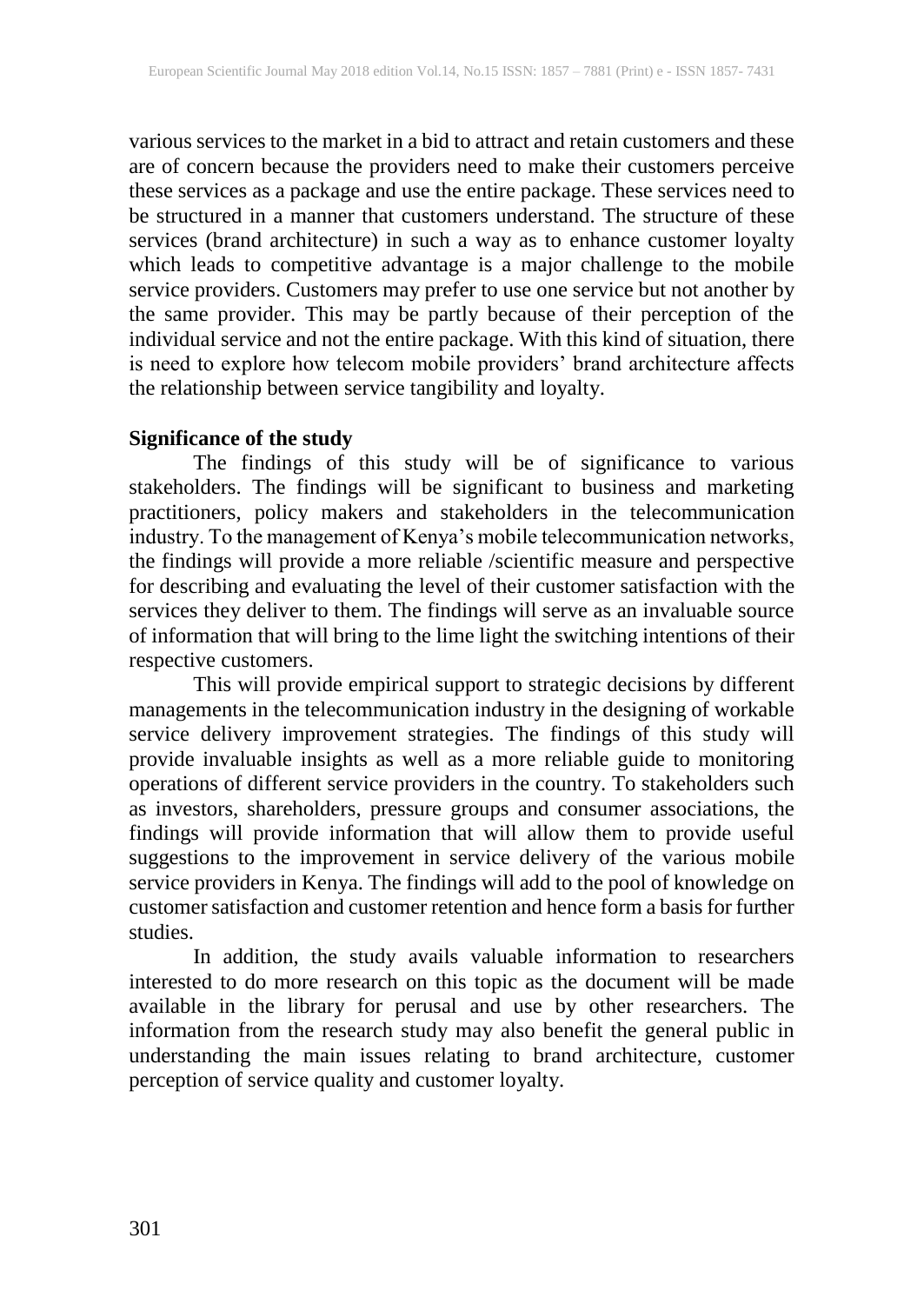# **Theory of Planned Behavior/ Reasoned Action**

This study was informed by The Theory of Planned Behavior. The theory of planned behavior is a theory which predicts deliberate behavior, because behavior can be deliberative and planned according to Ajzen and Fishbein (1980).

# **Research methodology**

This study adopted an explanatory survey design. The telecom mobile subscribers of the four telecom mobile providers in Western Kenya formed the target population. The study further targeted all mobile service subscribers of Eldoret town who total over 306,683. The four mobile telecommunication service providers were selected purposively. Basing on the constraints of time and costs, the researcher selected a sample of mobile service subscribers of the four mobile service providers which was as representative as possible, using systematic sampling technique. The basis of stratification was the four different mobile service providers. A sample size of 500 respondents was used for the study. For this study, questionnaires used were developed with the help of previous survey studies on customer perception and customer loyalty (Bonuke, 2010). The questionnaire comprised of items covering all the objectives of the study. The items were rated on a 7-point Likert scale. The questionnaires were checked, edited, coded and keyed in the computer using SPSS data entry form. They, then, were analyzed quantitatively. Multiple regression analysis was used to test the effects of tangibility on customer loyalty. Moderated regression analysis was used to test the moderating effect of brand architecture on the relationship between tangibility and customer loyalty. The level of significance was set at 95% or p-value of 0.05.This resulted in percentages, frequencies, means, standard deviations which were presented in frequency tables.

#### **Results and discussions**

The study sought to find out the respondents' position on various tangibles of the provider items in order to establish the effects of tangibility on customer loyalty of telecom mobile providers.

The results of the regression indicated that  $R^2$  was .143 (14.3%) which meant that the total variance explained by the three variables and customer loyalty was 14.3%. This implies that there are other variables which must explain customer loyalty.

Also the ANOVA results showed that the three items, "My service provider's physical activities are visually appealing", "Contact employees appear neat and "Materials associated with the service (such as pamphlets etc.) are visually appealing" were highly significant at .000.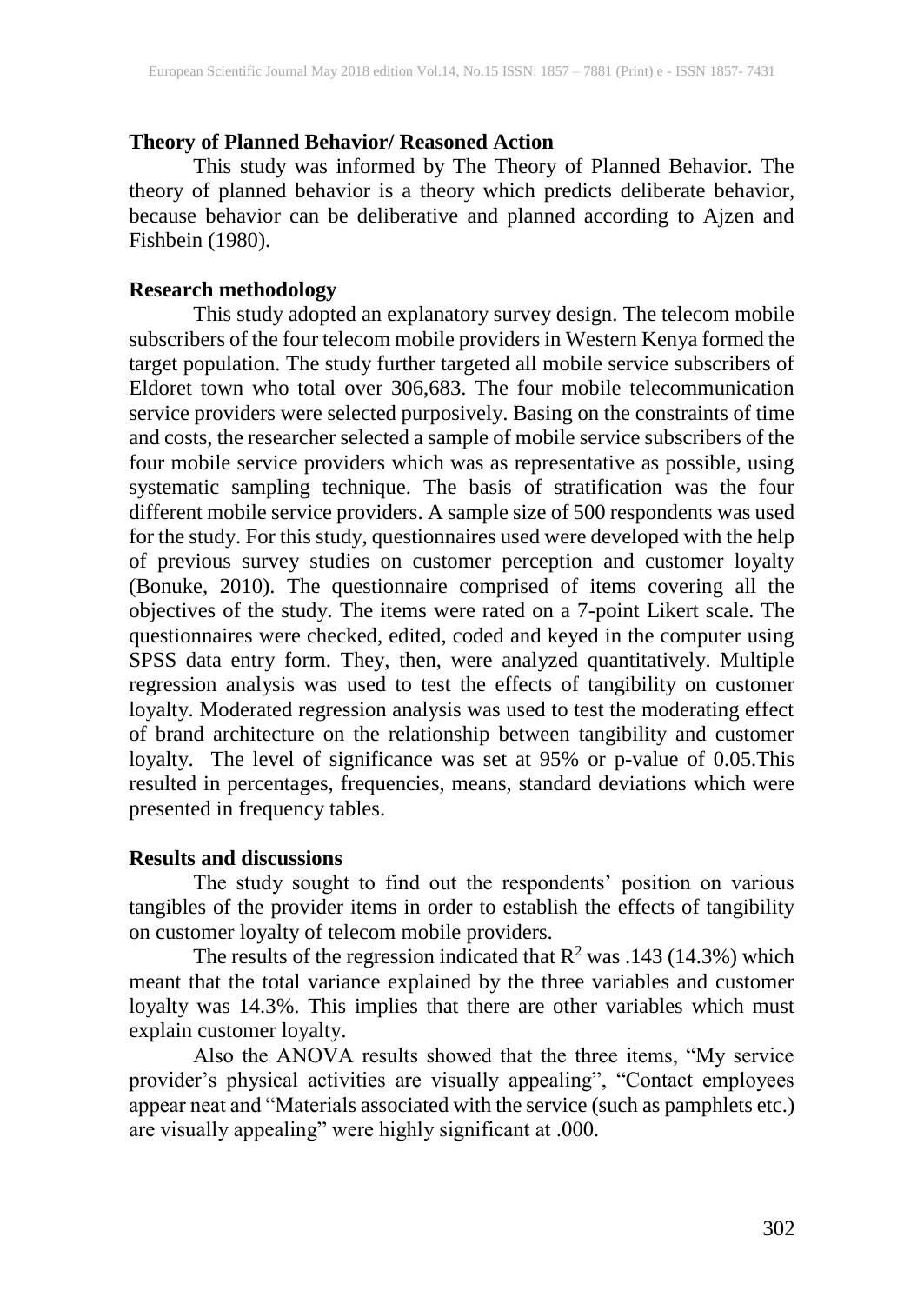The results for "My service provider's physical activities are visually appealing" were beta=.177 and p- value=.001. This implies that for every unit change in this item customer loyalty increases by 17.7% and this makes a highly significant change in customer loyalty.

The results for "Contact employees appear neat" were beta=.121 and p- value=.035. This implies that for every unit change in this item customer loyalty increases by 12.1% and this makes a significant change in customer loyalty.

The results for "Materials associated with the service (such as pamphlets etc.) are visually appealing" were beta=.156 and p- value=.003. This implies that for every unit change in this item customer loyalty increases by 12.1% and this makes a highly significant change in customer loyalty.

The results for item one were beta=.177 and p- value=.001. This implies that for every unit change in item one customer loyalty increases by 17.7% and this makes a significant change in customer loyalty. The results for item two were beta=.121 and p- value=.035. This implies that for every unit change in item one customer loyalty increases by 12.1% and this makes a significant change in customer loyalty. The results for item three were beta=.156 and p- value=.003. This implies that for every unit change in item one customer loyalty increases by 15.6% and this makes a significant change in customer loyalty. These results are contrary to the findings by Lo et al., 2010 but are consistent with Sureshchandar et al. (2003) and Iddrisu et al. (2015).

#### **Moderation hypothesis testing**

This study set to find out the moderating effect of brand architecture on the relationship between tangibility and customer loyalty. The hypothesis for the study was,  $H<sub>01</sub>$ : Brand architecture does not moderate the relationship between tangibles and customer loyalty. A hierarchical moderation regression analysis was carried out. The results indicate that when the moderator variable is interacted with the independent variable the relationships change. The model summary table indicated that the  $R^2$  is at .215 when brand architecture is introduced. This signifies that the moderator does change the relationship between tangibility and customer loyalty.

The Analysis of Variance (ANOVA) results indicate that tangibility and brand architecture were significant to customer loyalty. The dependent variable (p- values) changed when the moderator (brand architecture) was introduced into the relationship. A beta coefficient of 0.102 indicates that customer loyalty would increase by 0.102 standard deviations given a unit change in item one. Brand architecture's beta coefficient was at 0.305 which means customer loyalty increases by 0.305 standard deviations given a unit change in brand architecture. With the introduction of the moderator variable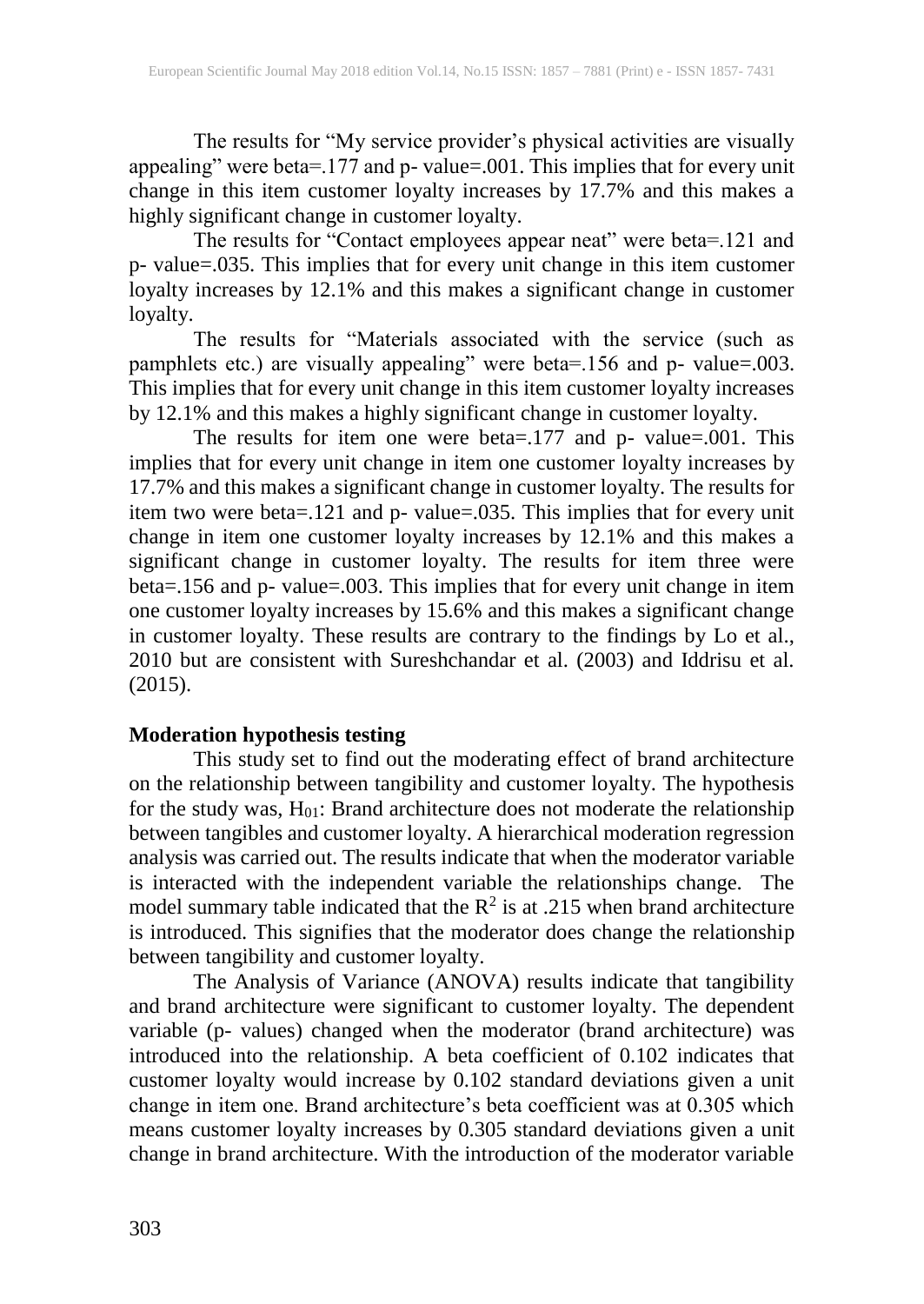only the item "my service provider's physical activities are visually appealing" had a significant effect on customer loyalty. The items "Contact employees appear neat and "Materials associated with the service (such as pamphlets etc.) are visually appealing" become insignificant. This signifies that brand architecture moderates the relationship between tangibles and customer loyalty.

| Table 1. Coefficients <sup>a</sup> |                   |                                |            |                              |              |      |
|------------------------------------|-------------------|--------------------------------|------------|------------------------------|--------------|------|
| Model                              |                   | Unstandardized<br>Coefficients |            | Standardized<br>Coefficients | $\mathbf{t}$ | Sig. |
|                                    |                   | B                              | Std. Error | <b>B</b> eta                 |              |      |
|                                    | (Constant)        | $-1.353$                       | .155       |                              | $-8.720$     | .000 |
|                                    | tanss             | .103                           | .030       | .177                         | 3.443        | .001 |
|                                    | tanee             | .073                           | .034       | .121                         | 2.118        | .035 |
|                                    | tanm              | .088                           | .030       | .156                         | 2.958        | .003 |
| $\mathcal{D}_{\mathcal{L}}$        | (Constant)        | $-.842$                        | .167       |                              | $-5.048$     | .000 |
|                                    | tanss             | .059                           | .029       | .102                         | 2.017        | .044 |
|                                    | tanee             | .055                           | .033       | .091                         | 1.658        | .098 |
|                                    | tanm              | .050                           | .029       | .088                         | 1.718        | .086 |
|                                    | Zscore(BrandArch) | .305                           | .045       | .305                         | 6.744        | .000 |

Dependent Variable: Zscore(CustomerL)

# **Model Specification**

The moderating regression equation tested the relationship between brand architecture, tangibility and customer loyalty.

 $Y=\alpha+\beta_1X_{1+}B_2BAC+B_3X_1BAC+\epsilon.$ Where: Y=Customer Loyalty α=Constant/intercept X1=Tangibles  $β1, β2$  and  $β3$  = Coefficients BAC=Brand Architecture ε=error term

# **Conclusion**

It is evidently clear from the study findings that brand architecture of a telecom mobile provider has a bearing on the relationship between tangibles and customer loyalty of mobile telecommunication subscribers. It is evident that the brand architecture of the telecom mobile prover significantly moderates the relationship between tangibles and customer loyalty. Before brand architecture is introduced into the relationship, tangibles determine customer loyalty of mobile subscribers of telecom mobile providers in a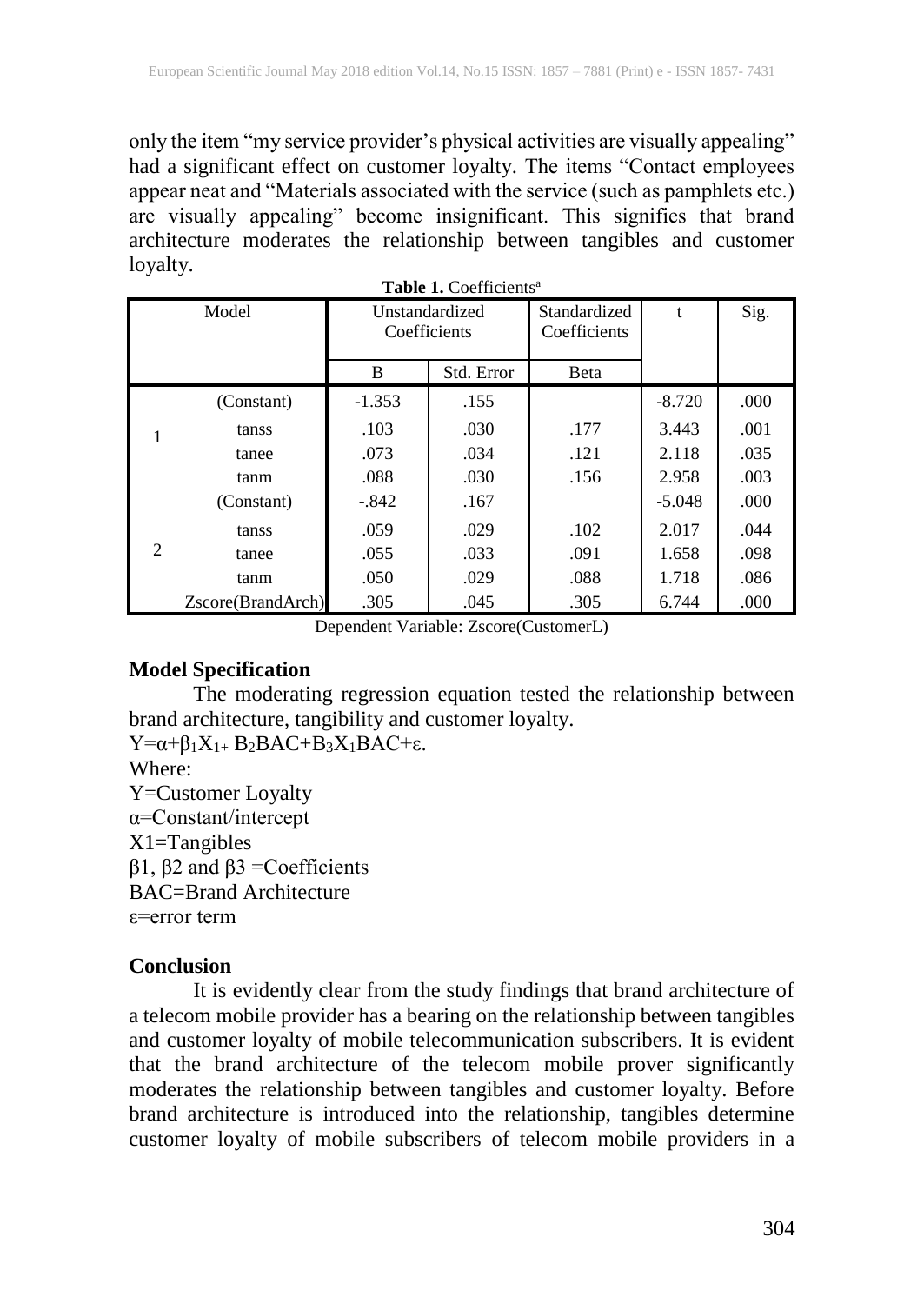number of ways. Firstly, customers assess the physical activities of the service provider and choose the provider with the most appealing physical activities. Secondly, mobile subscribers choose and become loyal to a provider whose contact employees appear neat. Thirdly, mobile subscribers choose and become loyal to a provider whose materials associated with the service (such as pamphlets etc.) are visually appealing.

When Brand Architecture is introduced into the relationship between tangibles and customer loyalty as a moderator it is established that it has a moderating effect on the relationship. When introduced to the relationship it is only "the appeal of the physical activities" that remains significant. The rest of the items become insignificant. This indicates that brand architecture affects the relationship both positively and negatively as other items become insignificant and one remains significant.

#### **Recommendations**

While deciding on the physical activities the telecom mobile providers should see to it that the materials are appealing. Customers want to have appealing activities. Telecom mobile providers should make sure that their employees are neat. This can be done by providing neat uniforms.

Telecom mobile providers should make sure that materials associated with the service (such as pamphlets etc.) are visually appealing. These materials attract and keep employees loyal. Telecom mobile providers should mind the structure of their products because it has a bearing on the already built loyalty.

#### **References:**

- 1. Aaker, D., & Joachimsthaler, E. (2000). The Brand Relationship Spectrum: The Key to the Brand Architecture Challenge. California *Management Review*, 8-23.
- 2. Aaker, F., and Joachimsthaler, D. (2000). *Consumer behavior.* New York: The Dryden Press.
- 3. Alsaqre, O. Z. E. (2011). Investigating the Effects of Tangible and Intangible Factors On Customers' Perceived Service Quality and Loyalty in Hotel Industry in Al-Ladhiqiyah, Syria, Master thesis, Universiti Sains Malaysia, 2011. Barnhoorn, C. (2006). Customer satisfaction increases in the Telecommunications Industry. [Online] Available: http://www.bizcommunity. com/Press Office Press Release.aspx?i=478andai=12402 (April 15, 2009).
- 4. Bonuke, R. N. (2011). The Moderating Effects of Multichannel Service on Relationship Quality and Customer Loyalty in Banks. A Thesis Presented to the School of Business and Economics, Eldoret: